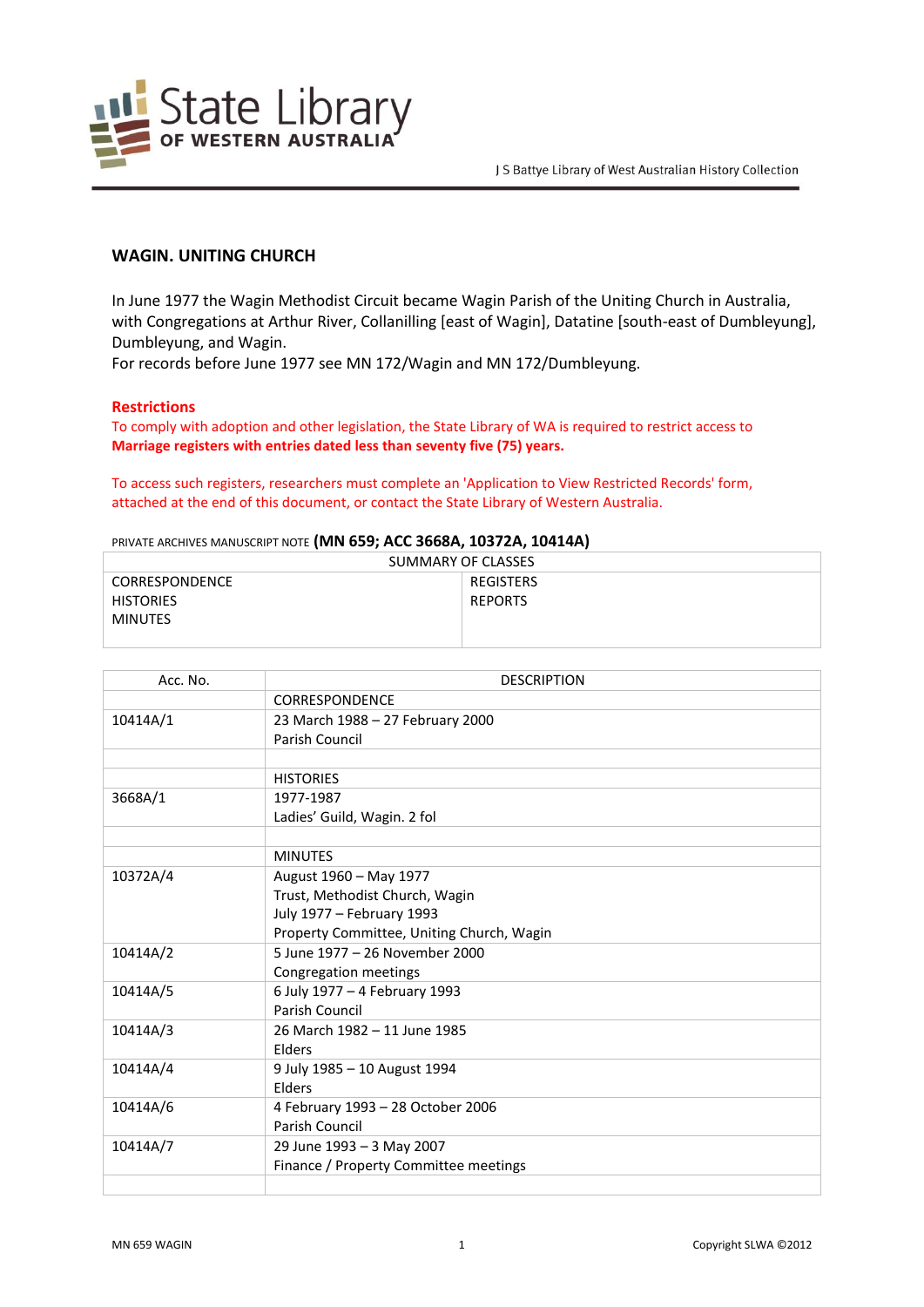

J S Battye Library of West Australian History Collection

| Acc. No.           | <b>DESCRIPTION</b>                |
|--------------------|-----------------------------------|
|                    | <b>REGISTERS</b>                  |
| 10372A/5           | 9 November 1963 - 23 April 1977   |
| Marriage Registers | Methodist Church, Wagin           |
| <b>RESTRICTED</b>  | 3 December 1977 - 9 February 1985 |
|                    | Uniting Church, Wagin             |
|                    |                                   |
|                    | <b>REPORTS</b>                    |
| 10414A/8           | 27 July 1987 - 28 May 1997        |
|                    |                                   |

Holdings = 29 cm

#### *Copyright Restrictions*

*The Commonwealth Copyright Act 1968 regulates copying of unpublished material. It is the user's legal obligation to determine and satisfy copyright.*